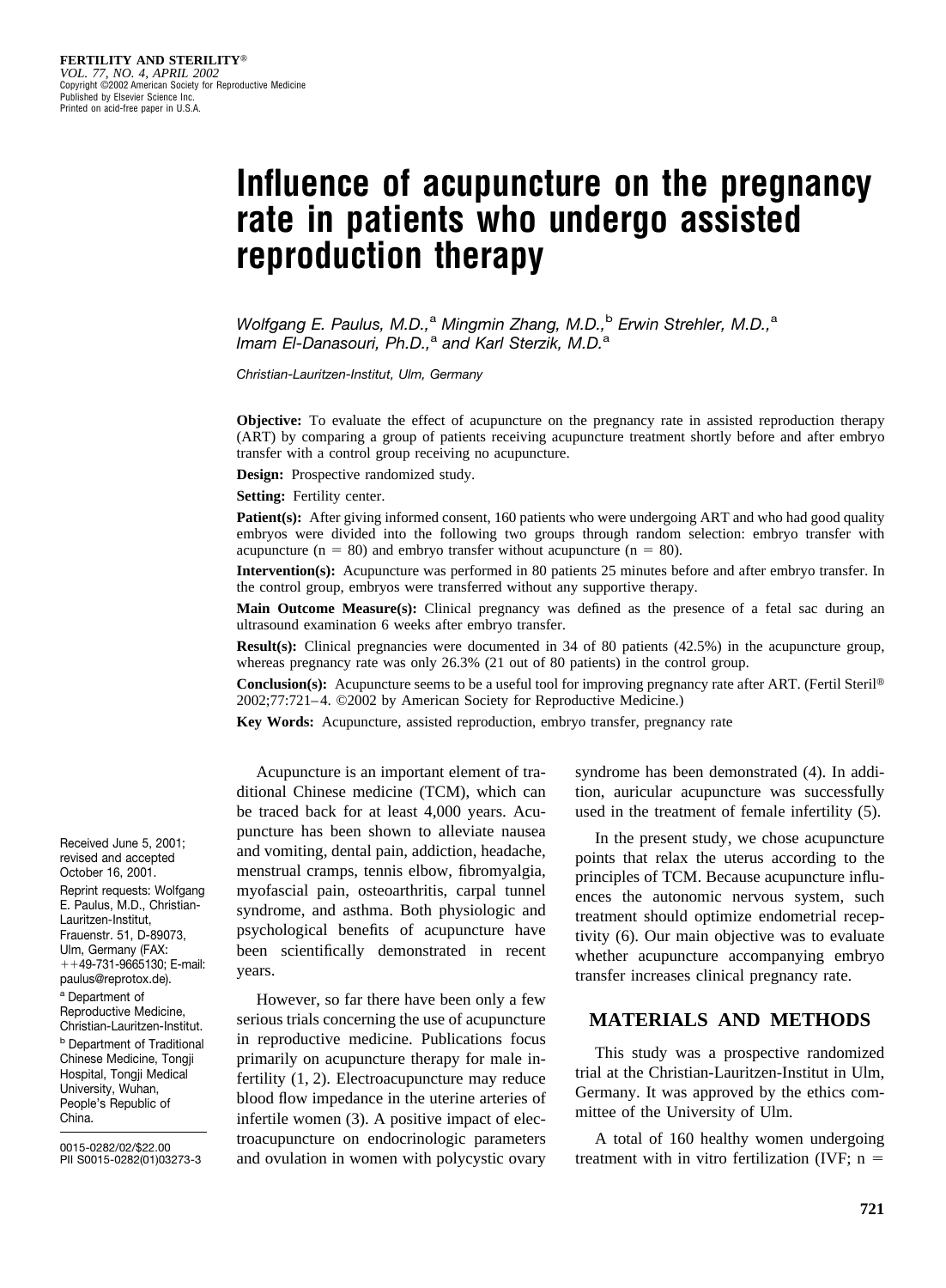Descriptive data on acupuncture and control group (mean  $\pm$  SD or total number).

|                                                                      | Control group<br>$(n = 80)$ | Acupuncture group<br>$(n = 80)$ | <b>Statistics</b> |
|----------------------------------------------------------------------|-----------------------------|---------------------------------|-------------------|
| Age of patients (years)                                              | $32.1 \pm 3.9$              | $32.8 \pm 4.1$                  | <b>NS</b>         |
| No. of previous cycles                                               | $2.0 \pm 2.0$               | $2.1 \pm 2.1$                   | NS                |
| No. of transferred embryos                                           | $2.1 \pm 0.5$               | $2.2 \pm 0.5$                   | <b>NS</b>         |
| IVF(n)                                                               | 54                          | 47                              | <b>NS</b>         |
| ICSI(n)                                                              | 26                          | 33                              | <b>NS</b>         |
| No. of cycles with male factor infertility                           | 46                          | 47                              | <b>NS</b>         |
| No. of cycles with tubal disease                                     | 21                          | 22                              | <b>NS</b>         |
| No. of cycles with polycystic ovaries                                | $\overline{c}$              | 2                               | <b>NS</b>         |
| No. of cycles with unknown cause of infertility                      | 11                          | 9                               | <b>NS</b>         |
| Endometrial thickness (mm)                                           | $9.9 \pm 2.7$               | $9.1 \pm 2.4$                   | <b>NS</b>         |
| Plasma estradiol on day of embryo transfer (pg/mL)                   | $1001 \pm 635$              | $971 \pm 832$                   | <b>NS</b>         |
| Pulsatility index of uterine arteries (PI) before embryo<br>transfer | $2.00 \pm 0.56$             | $2.02 \pm 0.45$                 | <b>NS</b>         |
| Pulsatility index of uterine arteries (PI) after embryo<br>transfer  | $2.19 \pm 0.52$             | $2.22 \pm 0.44$                 | <b>NS</b>         |
| Pregnant                                                             | 21/80(26.3%)                | 34/80 (42.5%)                   | $P = .03$         |

 $NS = not significant (P > .05).$ 

*Paulus. Acupuncture in ART. Fertil Steril 2002.*

101) or intracytoplasmic sperm injection (ICSI;  $n = 59$ ) were recruited into the study. The age of the patients ranged from 21 to 43 (mean age:  $32.5 \pm 4.0$  years). The cause of infertility was the same for both groups (Table 1). Only patients with good embryo quality were included in the study. Using a computerized randomization method, patients were assigned into either the acupuncture group or the control group.

Ovarian stimulation, oocyte retrieval, and in vitro culture were performed as previously described (7). Transvaginal ultrasound-guided needle aspiration of follicular fluid was performed 36 to 38 hours after hCG administration. Immediately after follicle puncture, the oocytes were retrieved, assessed, and fertilized in vitro. Sperm preparation and culture conditions did not differ for either group.

In cases of severe male subfertility, ICSI was preferred, as described in the literature (8). Forty-eight hours after the IVF or ICSI procedure, embryos were evaluated according to their appearance as type 1 or 2 (good), type 3 or 4 (poor), as described in literature (9).

Just before and after embryo transfer, all patients underwent ultrasound scans of the uterus using a 7-MHz transvaginal probe (LOGIQ 400 Pro, GE Medical Systems Ultrasound Europe, Solingen, Germany). Pulsed Doppler curves of both uterine arteries were measured by one observer. The pulsatility index (PI) for each artery was calculated electronically from a smooth curve fitted to the average waveform over three cardiac cycles.

A maximum of three embryos, in accordance with German law, were transferred into the uterine cavity on day 2 or 3 after oocyte retrieval. For embryo replacement, the patient was placed in a dorsal lithotomy position, with an empty bladder. The cervix was exposed with a bivalved speculum, then washed with culture media prior to embryo transfer. Labotect Embryo Transfer Catheter Set (Labotect GmbH, Göttingen, Germany) was used for atraumatic replacement owing to the curved guiding cannula with a ball end, allowing the set to be used reliably even with difficult anatomic conditions. The metallic reinforced inner catheter shaft allowed safe passage through the cervical canal. When the catheter tip lay close to the fundus, the medium containing the embryos was expelled and the catheter withdrawn gently. After this procedure, the patient was placed at bed rest for 25 minutes. All oocyte retrievals and embryo transfers were performed by one examiner using the same method. The examiner was not aware of the patient's treatment group (control or acupuncture).

At the time of the embryo transfer, blood samples (10 mL) were obtained from the cubital vein. Plasma estrogen was determined by an immunometric method using the IMMULITE 2000 Immunoassay System (DPC Diagnostic Product Corporation, Los Angeles, CA).

Luteal phase support was given by transvaginal progesterone administration (Utrogest®, 200 mg, three times per day; Kade, Berlin, Germany). Progesterone administration was initiated on the day after oocyte retrieval and was continued until the serum  $\beta$ -hCG measurement 14 to 16 days after transfer and, in cases of pregnancy, until gestation week 8.

Each patient in the experimental group received an acu-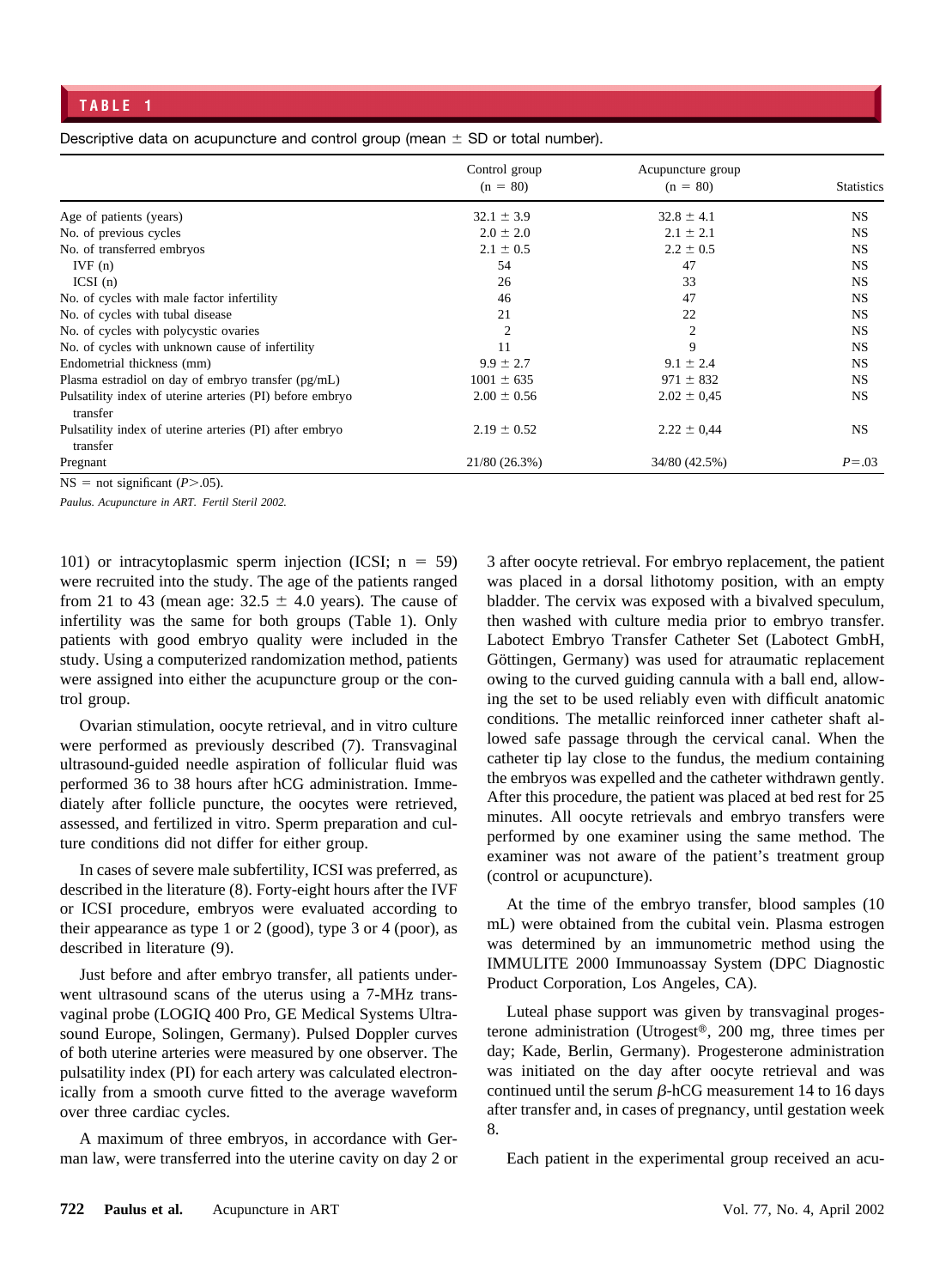puncture treatment 25 minutes before and after embryo transfer. Sterile disposable stainless steel needles ( $0.25 \times 25$ mm) were inserted in acupuncture point locations. Needle reaction (soreness, numbness, or distention around the point = *Deqi* sensation) occurred during the initial insertion. After 10 minutes, the needles were rotated in order to maintain *Deqi* sensation. The needles were left in position for 25 minutes and then removed. The depth of needle insertion was about 10 to 20 mm, depending on the region of the body undergoing treatment. Before embryo transfer, we used the following locations: Cx6 (*Neiguan*), Sp8 (*Diji*), Liv3 (*Taichong*), Gv20 (*Baihui*), and S29 (*Guilai*).

After embryo transfer, the needles were inserted at the following points: S36 (*Zusanli*), Sp6 (*Sanyinjiao*), Sp10 (*Xuehai*), and Li4 (*Hegu*).

In addition, we used small stainless needles ( $0.2 \times 13$ ) mm) for auricular acupuncture at the following points, without rotation: ear point 55 (*Shenmen*), ear point 58 (*Zhigong*), ear point 22 (*Neifenmi*), and ear point 34 (*Naodian*). Two needles were inserted in the right ear, the other two needles in the left ear. The four needles remained in the ears for 25 minutes. The side of the auricular acupuncture was changed after embryo transfer. The patients in the control group also remained lying still for 25 minutes after embryo transfer. All treatments were performed by the same well-trained examiner, in the same way.

The primary point of the study was to determine whether acupuncture improves the clinical pregnancy rate after IVF or ICSI treatment. Student's *t*-test was used as a corrective against any possible imbalance between the two groups regarding the following variables: age of patient, number of previous cycles, number of transferred embryos, endometrial thickness, plasma estradiol on day of transfer, method of treatment (IVF or ICSI), and blood flow impedance in the uterine arteries (pulsatility index). Chi-square test was used to compare the two groups. All statistical analyses were carried out using the software package Statgraphics (Manugistics, Inc., Rockville, MD).

#### **RESULTS**

A total of 160 patients was recruited for the study. Patients who failed to conceive during the first treatment cycle were not reentered into the study. According to the randomization, 80 patients were treated with acupuncture, and 80 patients underwent the usual therapy without acupuncture.

As Table 1 shows, there were no statistically significant differences between the two groups with respect to the following covariants: age of patient, number of previous cycles, number of transferred embryos, endometrial thickness, plasma estradiol on day of transfer, or method of treatment (IVF or ICSI). Clinical indications for ART were the same for patients of both groups. The blood flow impedance in the uterine arteries (pulsatility index) did not differ between the groups before and after embryo transfer.

The analysis shows that the pregnancy rate for the acupuncture group is considerably higher than for the control group (42.5% vs  $26.3\%$ ;  $P = .03$ ).

## **DISCUSSION**

The acupuncture points used in this study were chosen according to the principles of TCM (10): Stimulation of *Taiying* meridians (spleen) and *Yangming* meridians (stomach, colon) would result in better blood perfusion and more energy in the uterus. Stimulation of the body points Cx6, Liv3, and Gv20, as well as stimulation of the ear points 34 and 55, would sedate the patient. Ear point 58 would influence the uterus, whereas ear point 22 would stabilize the endocrine system.

The anesthesia-like effects of acupuncture have been studied extensively. Acupuncture needles stimulate muscle afferents innervating ergoreceptors, which leads to increased  $\beta$ -endorphin concentration in the cerebrospinal fluid (11). The hypothalamic  $\beta$ -endorphinergic system has inhibitory effects on the vasomotor center, thereby reducing sympathetic activity. This central mechanism, which involves the hypothalamic and brainstem systems, controls many major organ systems in the body (12). In addition to central sympathetic inhibition by the endorphin system, acupuncture stimulation of the sensory nerve fibers may inhibit the sympathetic outflow at the spinal level. By changing the concentration of central opioids, acupuncture may also regulate the function of the hypothalamic-pituitary-ovarian axis via the central sympathetic system (13).

Kim et al. (14) suggested that Li4 acupuncture treatment could be useful in inhibiting the uterus motility. In their rat experiments, treatment on the Li4 acupoint suppressed the expression of COX-2 enzyme in the endometrium and myometrium of pregnant and nonpregnant uteri.

Stener-Victorin et al. (3) reduced high uterine artery blood flow impedance by a series of eight electroacupuncture treatments, twice a week for 4 weeks. They suggest that a decreased tonic activity in the sympathetic vasoconstrictor fibers to the uterus and an involvement of central mechanisms with general inhibition of the sympathetic outflow may be responsible for this effect. In our study, we could not see any differences in the pulsatility index between the acupuncture and control group before or after embryo transfer. This may be due to a different acupuncture protocol and the selected sample of patients with high blood flow impedance of the uterine arteries ( $PI \geq 3.0$ ) in the Stener-Victorin et al. study.

As we could not observe any significant differences in covariants between the acupuncture and control groups, the